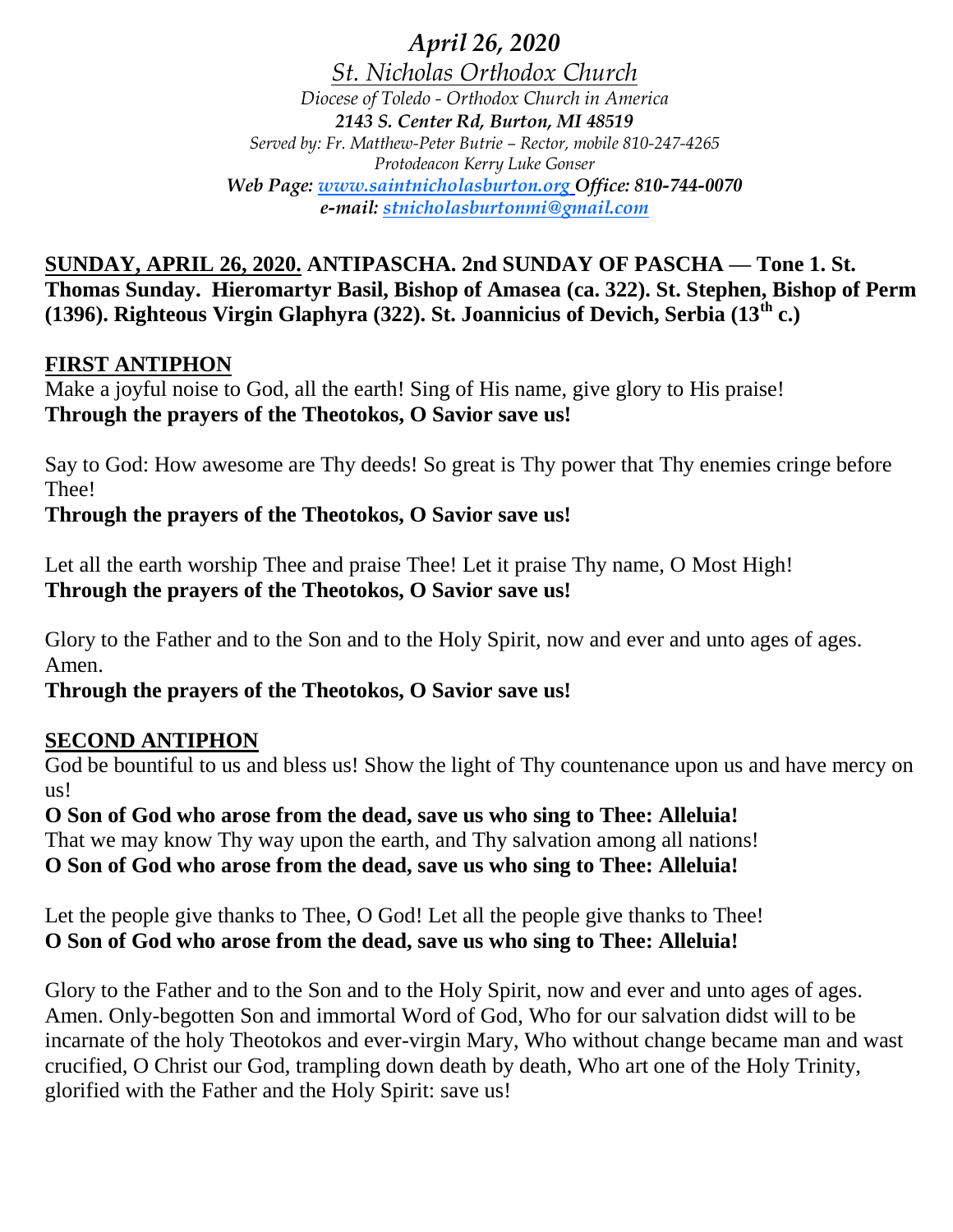# **THIRD ANTIPHON**

Let God arise, let His enemies be scattered; let those who hate Him flee from before His face. **Troparion:** Christ is risen from the dead, trampling down death by death, and upon those in the tombs bestowing life.

As smoke vanishes so let them vanish; as wax melts before the fire.

**Troparion:** Christ is risen from the dead, trampling down death by death, and upon those in the tombs bestowing life.

So the sinners will perish before the face of God; but let the righteous be glad.

**Troparion:** Christ is risen from the dead, trampling down death by death, and upon those in the tombs bestowing life.

This is the day which the Lord has made! Let us rejoice and be glad in it!

**Troparion:** Christ is risen from the dead, trampling down death by death, and upon those in the tombs bestowing life.

# **TROPARIA**

**(Tone 7)** From the sealed tomb, Thou didst shine forth O Life! Through closed doors Thou didst come to Thy disciples, O Christ God! Renew in us, through them, an upright spirit, by the greatness of Thy mercy, O Resurrection of all!

**(Tone 4)** In truth you were revealed to your flock as a rule of faith, a model of meekness, and teacher of abstinence, so you won the heights by humility, and riches by poverty, O Holy Father Nicholas, intercede with Christ God to save our souls.

# **KONTAKION**

(**Tone 8)** Thomas touched Thy life-giving side with an eager hand, O Christ God, when Thou didst come to Thy apostles through closed doors. He cried out with all: Thou art my Lord and my God!

### *The Prokeimenon in the Third Tone:* **Great is our Lord and abundant in power / His understanding is beyond measure!**

*v:* **Praise the Lord! For it is good to sing praises to our God.**

**READING FROM THE ACTS OF THE HOLY APOSTLES (5:12-20)** *In those days:* many signs and wonders were done among the people by the hands of the apostles. And they were all together in Solomon's Portico. None of the rest dared join them, but the people held them in high honor. And more than ever believers were added to the Lord, multitudes both of men and women, so that they even carried out the sick into the streets, and laid them on beds and pallets, that as Peter came by at least his shadow might fall on some of them. The people also gathered from the towns around Jerusalem, bringing the sick and those afflicted with unclean spirits, and they were all healed. But the high priest rose up and all who were with him, that is, the party of the Sadducees, and filled with jealousy they arrested the apostles and put them in the common prison. But at night an angel of the Lord opened the prison doors and brought them out and said, Go and stand in the temple and speak to the people all the words of this Life."

## *Alleluia, Tone 8*

*v:* **Come; let us rejoice in the Lord! Let us make a joyful noise to God our Savior!** *v:* **For the Lord is a great God, and a great King over all the earth!**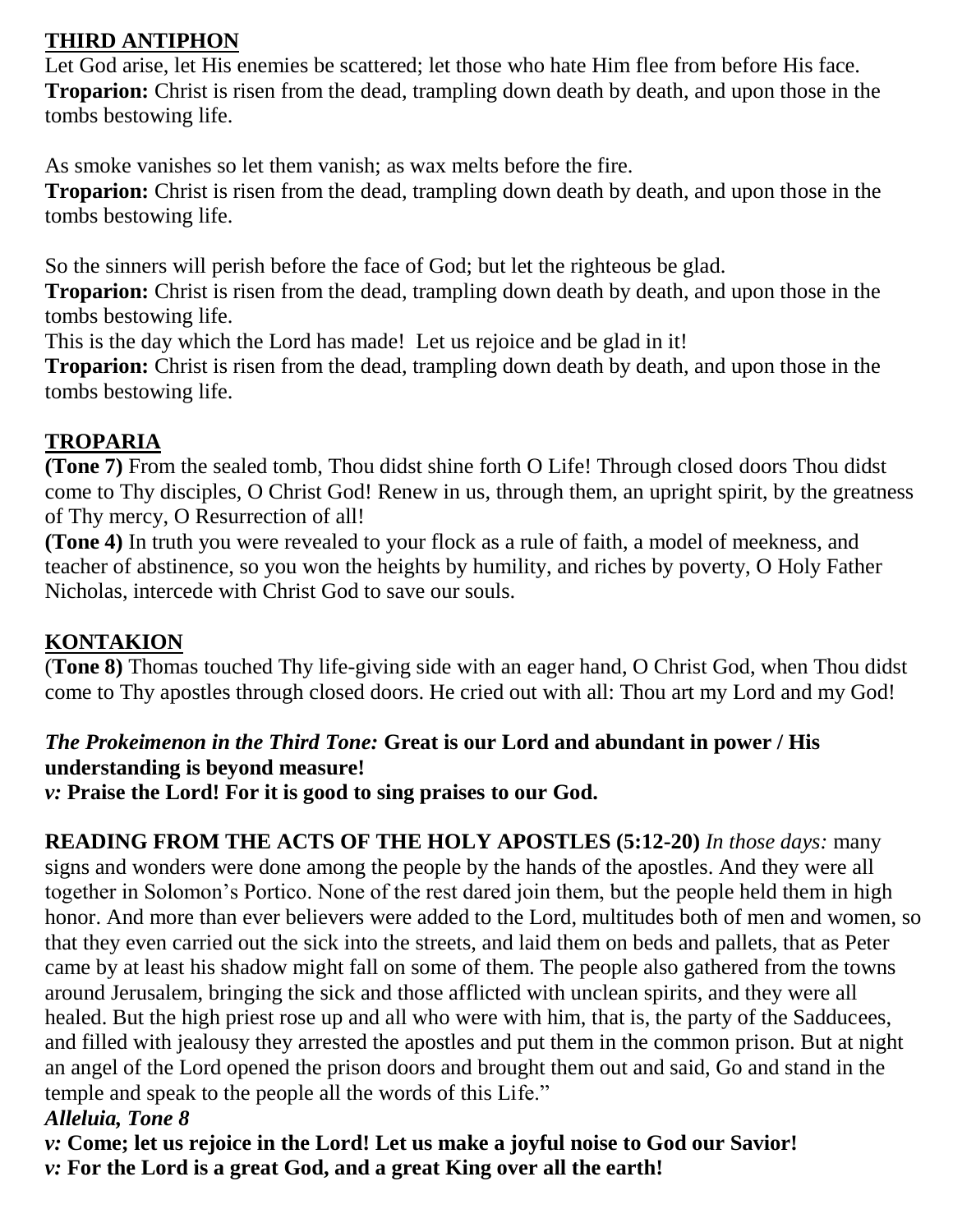# **THE HOLY GOSPEL ACCORDING TO JOHN (20:19-31)**

On the evening of that day, the first day of the week, the doors being shut where the disciples were, for fear of the Jews, Jesus came and stood among them and said to them, "Peace be with you." When he had said this, he showed them his hands and his side. Then the disciples were glad when they saw the Lord. Jesus said to them again, "Peace be with you. As the Father has sent me, even so I send you." And when he had said this, he breathed on them, and said to them, "Receive the Holy Spirit. If you forgive the sins of any, they are forgiven; if you retain the sins of any, they are retained." Now Thomas, one of the twelve, called the Twin, was not with them when Jesus came. So the other disciples told him, "We have seen the Lord." But he said to them, "Unless I see in his hands the print of the nails, and place my finger in the mark of the nails, and place my hand in his side, I will not believe." Eight days later, his disciples were again in the house, and Thomas was with them. The doors were shut, but Jesus came and stood among them, and said, "Peace be with you." Then he said to Thomas, "Put your finger here, and see my hands; and put out your hand, and place it in my side; do not be faithless, but believing." Thomas answered him, "My Lord and my God!" Jesus said to him, "Have you believed because you have seen me? Blessed are those who have not seen and yet believe." Now Jesus did many other signs in the presence of the disciples, which are not written in this book; but these are written that you may believe that Jesus is the Christ, the Son of God, and that believing you may have life in his name.

### **THE HYMN TO THE THEOTOKOS**

O most radiant lamp, Theotokos, the honor immeasurable, which is more exalted than all creatures, with praises do we //magnify// thee.

### **COMMUNION HYMN**

Praise the Lord, O Jerusalem! Praise your God, O Zion! Alleluia, Alleluia, Alleluia!

### **IN PLACE OF "WE HAVE SEEN THE TRUE LIGHT…"**

Christ is risen from the dead, trampling down death by death, and upon those in the tombs bestowing life.

#### **The holy Gospel according to Matthew 28:16-20(1st Matins Gospel)**

Then the eleven disciples went away into Galilee, to the mountain which Jesus had appointed for them. When they saw Him, they worshiped Him; but some doubted. And Jesus came and spoke to them, saying, "All authority has been given to Me in heaven and on earth. Go therefore and make disciples of all the nations, baptizing them in the name of the Father and of the Son and of the Holy Spirit, teaching them to observe all things that I have commanded you; and lo, I am with you always, even to the end of the age. Amen.

April 26, 2020



#### **CANDLE INTENTIONS FOR THE HEALTH AND BLESSINGS OF**

Easter blessings for good health to all our family and friends at Easter Angelo & Christine Panoff Fr. Tom, Fr. Don, Fr. Paul, Fr. Anthony, Fr. Robert, Aaron, Milica, Calvin, Larry, Helen, Angelo, Joan, Peggy, Bob, Angelo, Christine, Dorothy, Anna, Irene, Allen, Deborah, Luba, Kosta, Stojan, Mira, Bosa, Christopher, Allison, Jeanette, Katheryn, Joseph, Ted, Marlene, Gladys, my family & all parishioners at St. Nicholas, and my friends. Joe Tome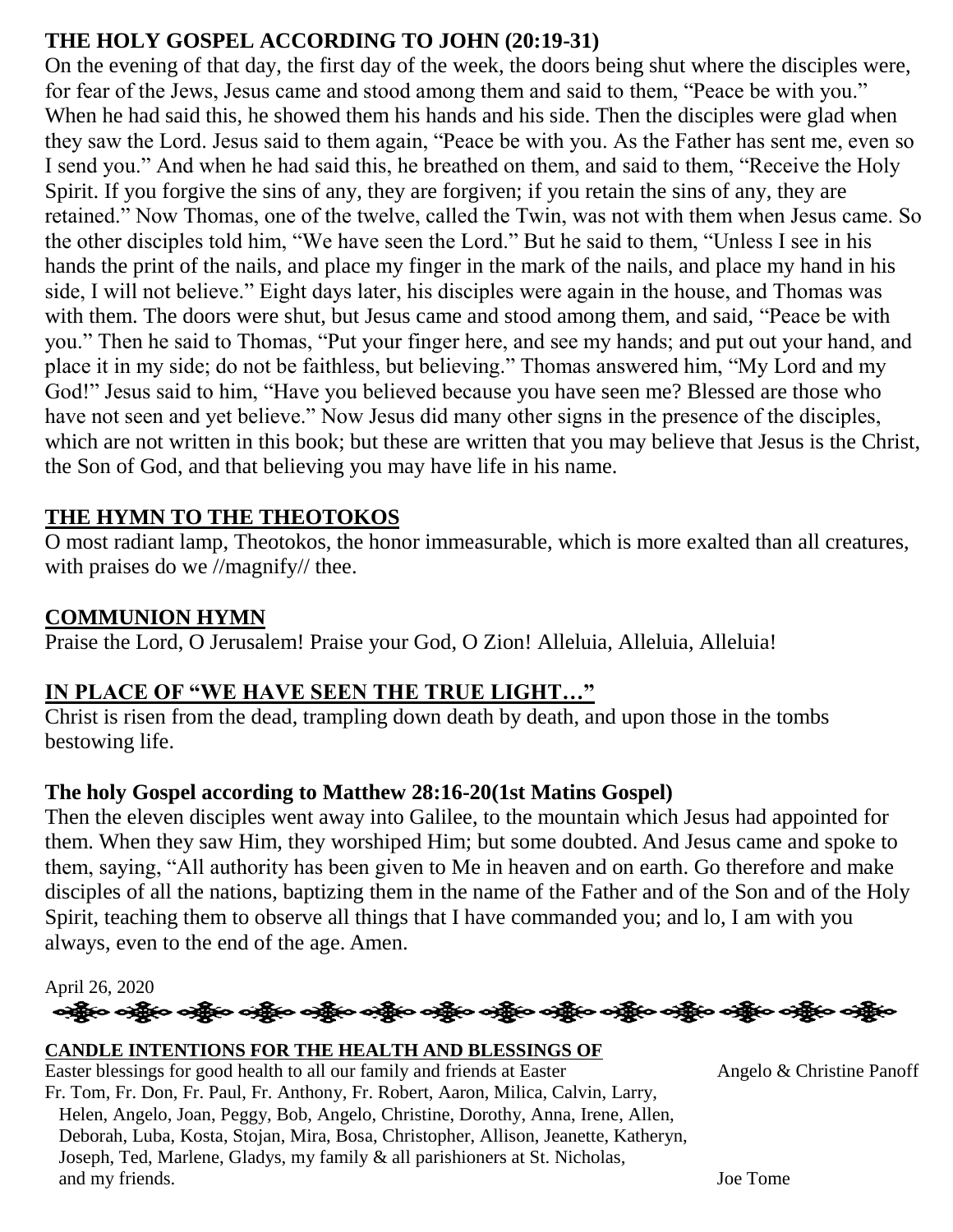#### **CANDLE INTENTIONS FOR BLESSED REPOSE**

Sophie & Angelo Stavridis and John Nastos Teddy Stavridis Alex Popoff~newly departed Joe Tome Blessed Repose to our baby grandson Matthew Thomas Panoff (6 mo. April  $16^{th}$ ) Baba & Dedo Blessed Repose to our grandsons Andrew & Matthew, parents, siblings and all other deceased family & friends Angelo & Christine Panoff



**CHRIST IS RISEN! INDEED HE IS RISEN! Welcome to everyone joining us via our YouTube channel:** *[St Nicholas Orthodox Church Burton.](https://www.youtube.com/channel/UC59tV-Re443z-GCoETAUvfA)*

**ST. THOMAS SUNDAY GRAVE BLESSINGS** Archbishop Alexander has given his blessing for a Trisagion to be offered at the cross in our parish cemetery on St. Thomas Sunday (April 26). The proviso is that those who attend must remain in their vehicles. The Trisagion will be offered at 12:30 and following it, the clergy will sprinkle with holy water all the graves in the cemetery while singing the Paschal troparion. This will not be livestreamed but we hope to record the Trisagion and post it on our YouTube channel. Please pass the word to those who do not have internet. Christ is risen! Indeed He is risen!

#### **KEEPING IN TOUCH WITH THOSE IN NURSING HOMES AND ASSISTED LIVING FACILITIES**

**To aid in your outreach, here is a listing of their addresses:**

| <b>Helen Ashmun</b>   | 4436 Beecher Rd.                                         | <b>Flint, MI 48532</b>     |
|-----------------------|----------------------------------------------------------|----------------------------|
| <b>Larry Bladecki</b> | 3254 E. Midland Rd                                       | <b>Bay City, MI 48706</b>  |
| <b>Anna Branoff</b>   | Grand Blanc Fields 12628 Pagels Dr Grand Blanc, MI 48439 |                            |
| <b>Gladys Edwards</b> | 2 Harbor Dr.                                             | <b>St. Clair, MO 63077</b> |
| <b>Paul Ellis</b>     | 2360 Stonebridge Dr.                                     | <b>Flint, MI 48532</b>     |
| Vasilka Karatza       | <b>Regency 1330 Grand Pointe Ct</b>                      | Grand Blanc, MI 48439      |
| <b>Jo Sredich</b>     | Magnolia House 4134 N. State Rd.                         | Davison, MI 48423          |

#### **YouTube channel information**

+Visit our YouTube page [here](https://www.youtube.com/channel/UC59tV-Re443z-GCoETAUvfA)

+To be notified of when we go live be sure to **subscribe** and **turn on notifications** for our YouTube page.

+Updates will be posted on our [Facebook page](https://www.facebook.com/stnicholasburton/) as well

+If you miss the live-stream, the service will be archived.

+Treat the live-stream as you were in the church, get dressed, light a candle, stand in your icon corner, stand for the Gospel, etc.

+If you have a difficult time accessing the live-stream please email [stnicholasburtonmi@gmail.com](mailto:stnicholasburtonmi@gmail.com) so we can help you.

#### **MAKE YOUR FAITHFUL GIVING EASY AND CONVENIENT WITH GIVELIFY**



You can now donate to St. Nicholas with an app on your phone & as always on our website by <https://saintnicholasburton.org/> Go to the website and on the home page click on the box **Give now with Givelify** which will walk you through the donation process: this is a secure site. You can then fill in the requested information and make your donation. You can donate toward any fund even

coffee hour. If you want to split a donation between different areas just include a memo indicating how you would like the funds applied.

**FROM THE PARISH COUNCIL** There are presently two suggested ways to continue your stewardship without interruption: 1) by writing a check to St. Nicholas Orthodox Church and sending it to the parish address: 2143 S Center Rd, Burton, MI 48519; or 2) using Givelify as listed above. In advance, we thank you for your ongoing support that will ensure a quick return to normal parish life as soon as possible. Be assured of our prayers and our attention to your needs and the needs of all our parish. **– St. Nicholas Parish Council**